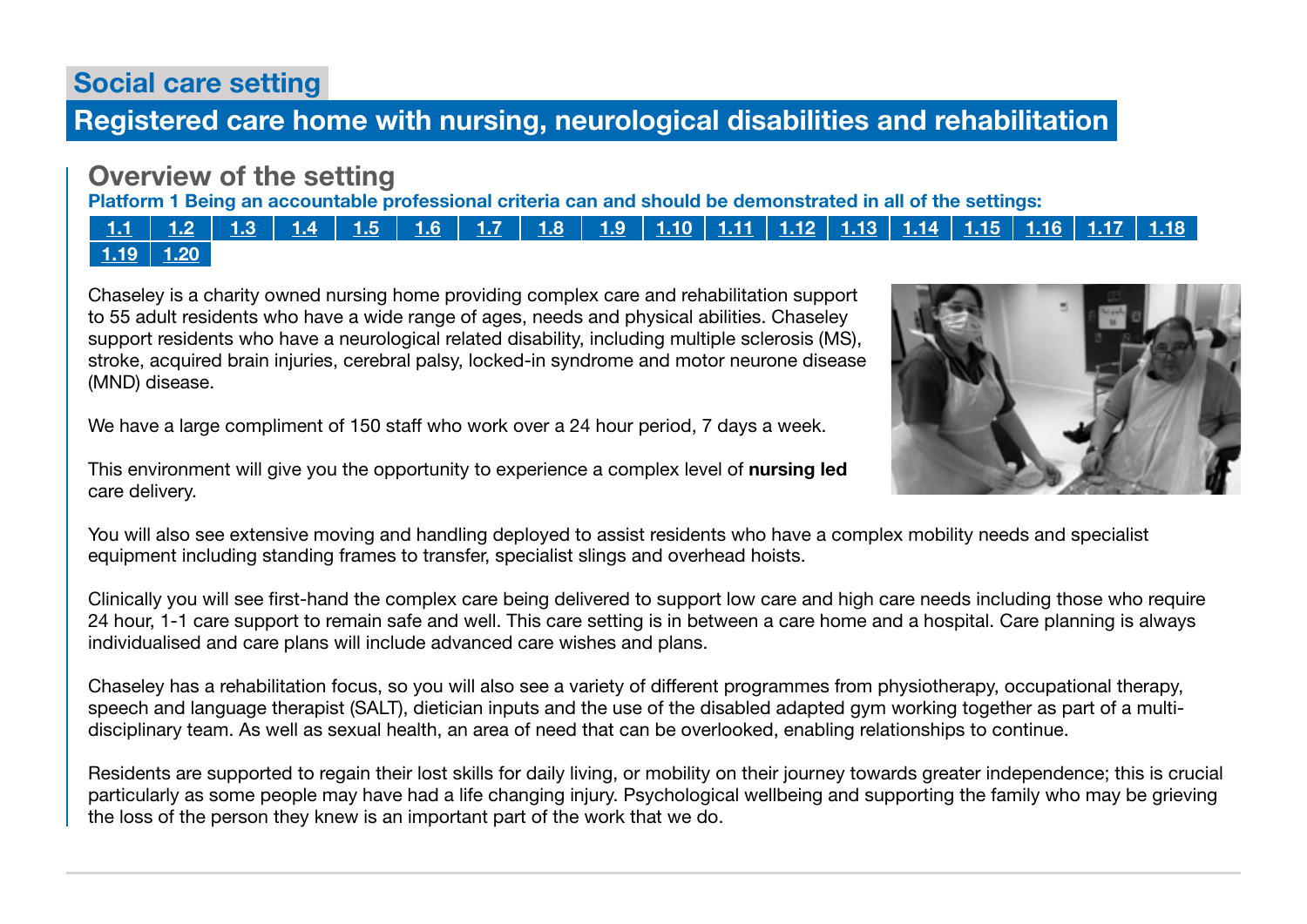### Hello my name is… Mark

I am a resident here at Chaseley. It would be lovely to have you work here, this is my home and I love living at Chaseley. You will be able to see the brilliant care team, supporting the different range of complex care residents and how care is delivered to meet our needs. Most importantly you will see how I am supported to enjoy an active and independent life, participating in a range of stimulating activities and enjoying exercise classes, relaxation and physiotherapy to help support my continued rehabilitation following my brain injury.

# Clinical skills employed in this social care environment

- complex clinical care
- rehabilitation
- application of infection prevention and control, practices and environment
- risk assessments (environmental, moving and handling, medication)
- multi-disciplinary team sharing information
- venepuncture
- **catheterisation**
- vaccination and immunisation
- tracheostomy care
- percutaneous gastrostomy tube care
- undertaking and recording of clinical observations
- use of SBAR or News2 to monitor and relay clinical information
- continuous clinical and risk assessments for each clinical domain
- managing deterioration
- knock on effects of poor discharge
- understanding frailty
- understanding falls risk intensive support interaction
- effective discharge planning from hospital/sharing information MDT include home care agencies to reduce re admissions
- Introduction to concept of telecare
- Ongoing monitoring  $-$  e.g. must/waterlow/weight loss
- GP oversight.

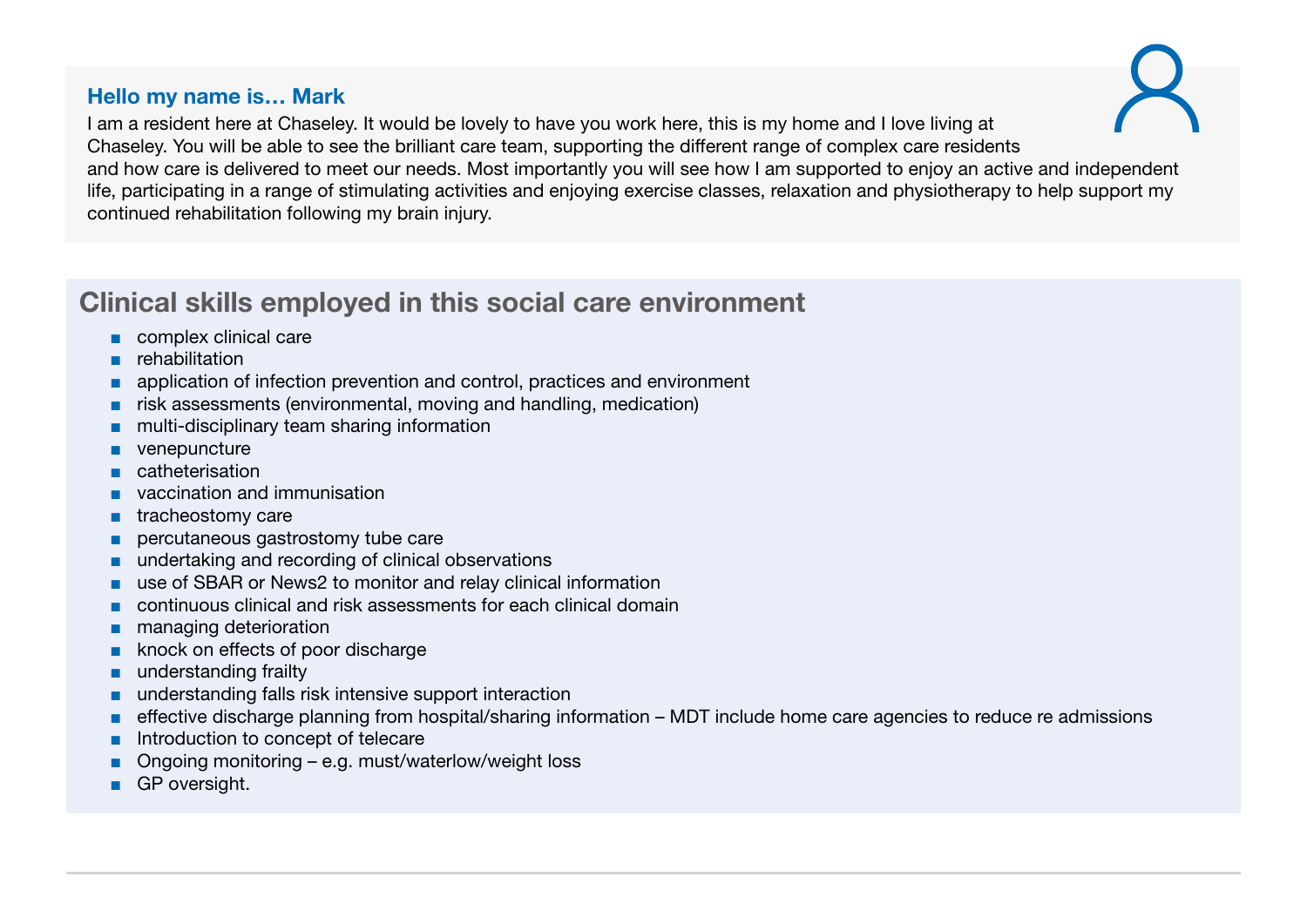### People likely to be working during a normal shift

## Clinical team

- clinical and quality nurse manager
- nurse unit manager
- registered nurse
- retained GP (Monday to Friday)

## Care team 1:3 resident to staff ratio day shift

- senior support worker
- team of support worker colleagues

## Therapy team

- physiotherapists
- occupational therapists
- therapy assistants
- management team
- administrative teams
- housekeeping teams
- maintenance
- activities team
- catering team

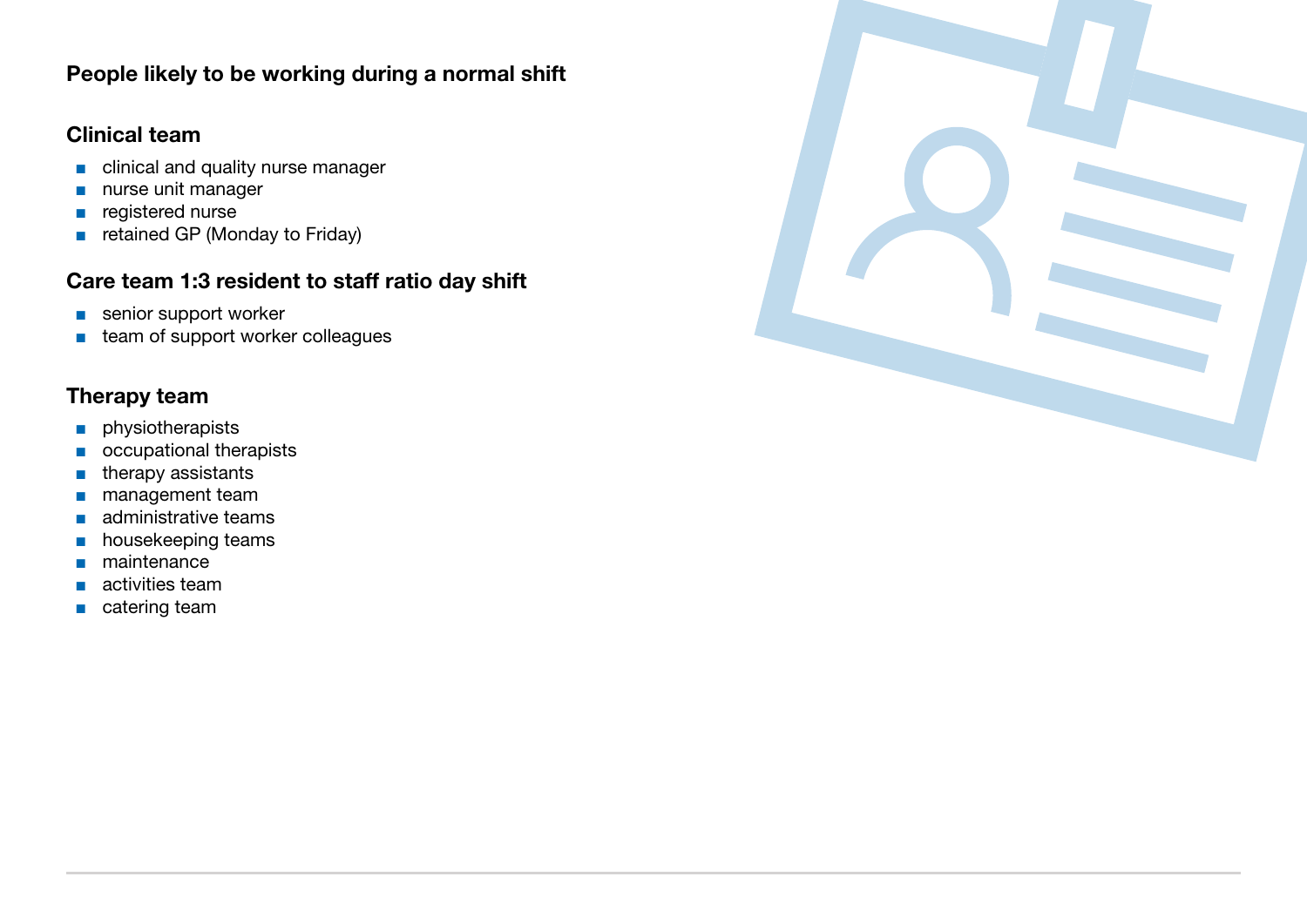# Multi-disciplinary opportunities to work with registered nurses from different fields, allied health, and other professionals



## Positive behaviour support (PBS)

Staff are continuously monitoring and identifying potential behaviour triggers, reducing triggers if observed through re-direction and calming strategies that defuse the situation and avoid escalation or injury to themselves or others.



## Occupational therapist

To help residents overcome the effects of disability caused by illness, ageing or accident so that they can carry out everyday tasks or occupations. The occupational therapist considers all of the resident's needs - physical, psychological, social and environmental.



## Medical practitioner

Proactively reviewing resident changing care needs or responding and directing to signs of deterioration. Offering residents, a wide range of diagnostic and therapeutic services in primary care and access via referrals to acute and specialist hospital-based physical and mental health services.



## Speech and language therapist

Speech and language therapists provide life-changing treatment for adults who have difficulties with communication, eating, drinking and swallowing or ability to speak has been impaired by illness or injury. The support may include treatment for those who have difficulty with eating or swallowing and refer to dieticians for specialist diets.



### **Physiotherapy**

Assessment and treatment of residents with a condition impacting on the central nervous system that affect the brain, spinal cord and nerves. Residents often have complex mobility issues.